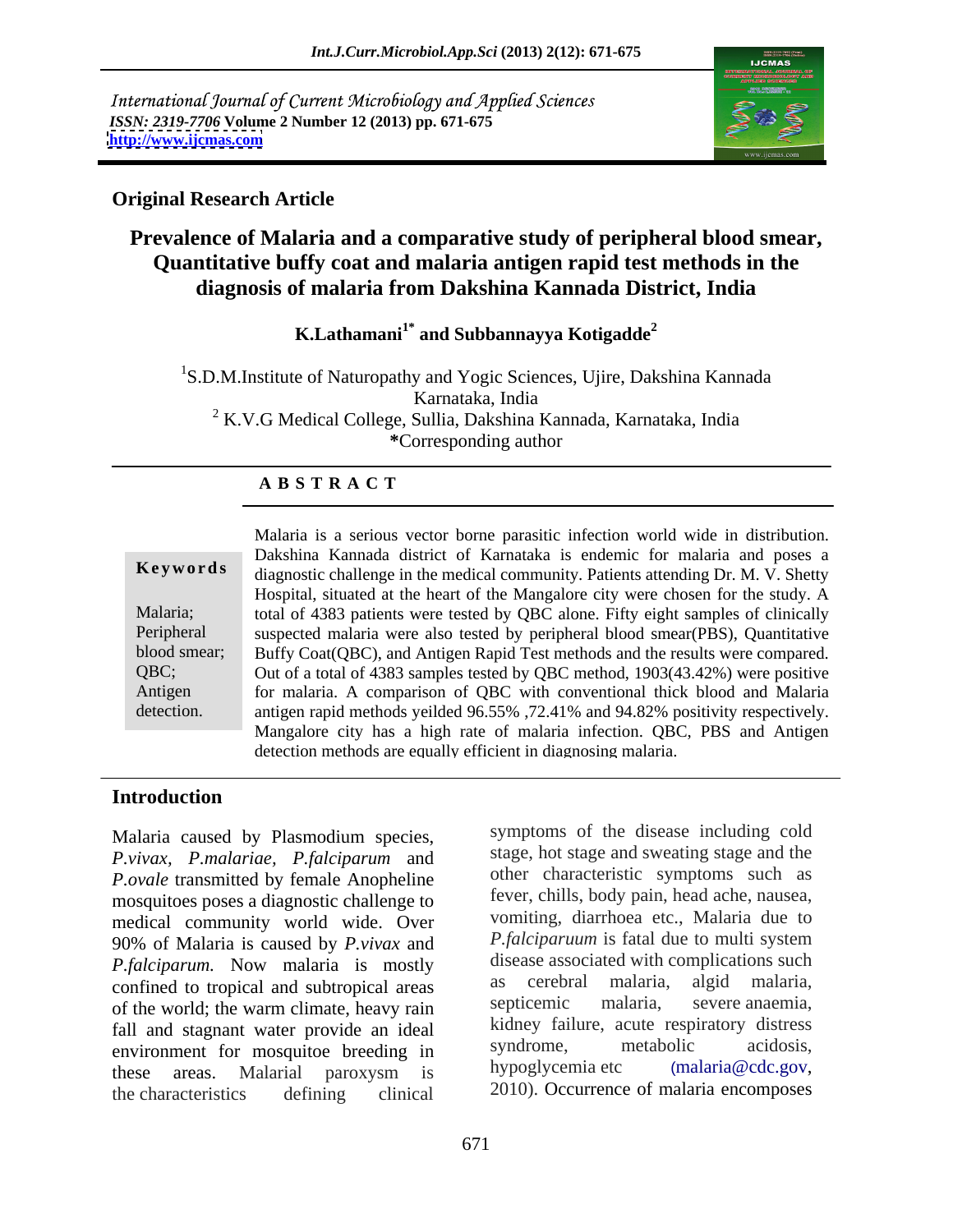90 countries with over 50 million cases OBC and 1.1 to 2.2 million deaths every year (Parija *et al*., 2009). The reported cases of district, of the 7025 reported cases, minute for 5 minutes. Following (NVBDCP data, 2011). During 2005 a

connected to fibre optics UV light module.<br>Clinical diagnosis of malaria is extremely difficult even to an experienced medical PBS practitioner. Reliable laboratory methods are needed to assist the clinical diagnosis Thick peripheral smears of blood samples of malaria. Considering this, a qualitative comparison of peripheral blood smear, QBC and antigen detection methods in the microscopically examined for malarial diagnosis of malaria was done in the parasites under oil immersion objective. A

# **Materials and Methods** negative.

A total of 4383 blood samples were collected from patients with or without symptoms of malaria attending Dr. M. V. Shetty Hospital, Mangalore, during the period from January 2008 May 2010. The samples were processed for malaria by quantitative buffy coat method. Blood samples for malaria were cross checked by Leishmann stained peripheral blood thick Plast<br>smear for confirmation of the findings and smear for confirmation of the findings.

clinically suspected cases of malaria were tested by QBC, PBS and antigen detection by immunochromatographic method (SD

## **QBC**

was reported. In India in the year 2005 1.8 In the QBC system, the parasites were million cases were reported, of which concentrated by centrifuging the blood 44.5% were caused by *P. falciparum* samples in a special capillary tube quoted malaria for Karnataka in 2010 were 44122 The tube contained a small plastic cylinder cases of which 7771(17.61%) were caused (float) approximately 55 to 60 micro litre by *P. falciparum*. In Dakshina Kannada of blood was centrifuged at 1200 rpm per 984(14.00%) were falciparum malaria centrifugation the white blood cells, total of 20083 cases of malaria were malarial parasites accumulated in the reported from Mangalore city (Kakkilaya, space between float and inside wall of the Malaria site.com 2012) which is very high capillary tube was observed under a compared to the population density of the microscope fitted with paralens ultraviolet city. microscope adaptor and a X60 objective with acridine orange and an anticoagulant. minute for 5 minutes. Following platelets and red blood cells infected with space between float and inside wall of the capillary tube was observed under a connected to fibre optics UV light module.

present study. The study of 200 to 300 microscopic fields were **PBS** Thick peripheral smears of blood samples prepared as per standard procedure were stained with the Leismann's stain and examined before the film was declared negative.

### **Malaria Antigen Rapid Test (SD bioline malaria antigen test)**

Another 58 blood samples collected from the drop of assay diluent and 4 drops of assay Bioline). conjugate wells and mixed gently with a It is a immuno diagnostic strip test. It contained a membrane strip pre coated with monoclonal antibody and polyclonal antibody as the separate lines across a test strip. The former was specific to *Plasmodium falciparum* HRP - II protein the latter specific to lactate dehydrogenase of Plasmodium species. A drop of assay diluent and 4 drops of assay buffer were dispensed in to the conjugate and washing wells, respectively. One drop of freshly collected blood was added to the dropper. After standing for 1 minute,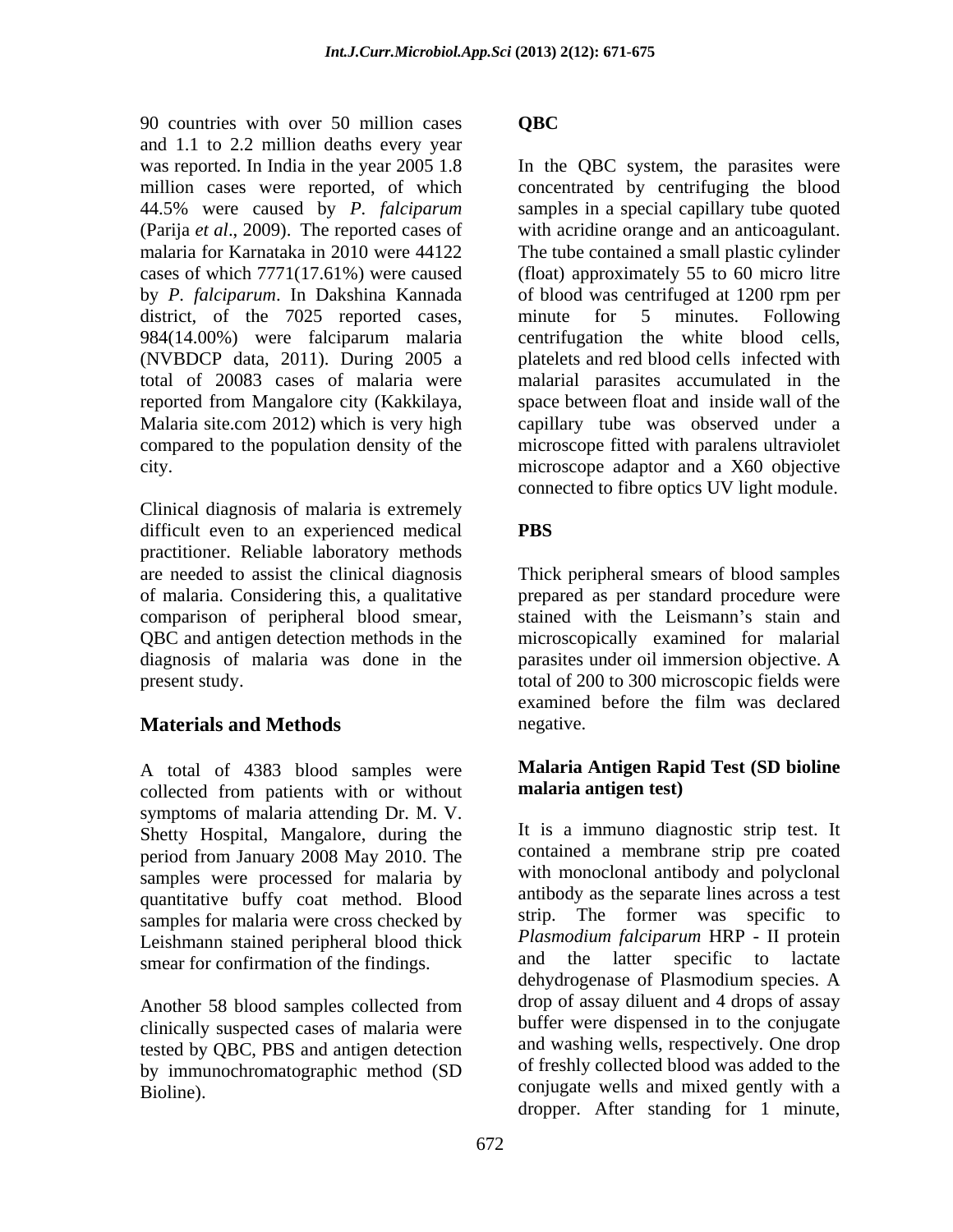placed the dipstick vertically in to the Our study showed a total of 1903 conjugate wells, which contained the (43.53%) were positive for malaria, out of specimens, and left it in the well for 10 the 4383 blood samples examined by QBC minutes. Then transferred the dipstick method. Out of a total of 58 samples of vertically from the conjugate wells in to clinically suspected malaria tested by the washing wells and left it was cleared QBC, PBS and antigen detection methods, of blood and the procedure control band 56 (96.55%), 42 (72.41%) and 55 became clearly visible. Then removed the (94.82%) were positive for malaria dipstick from the washing well and read respectively. Some study shown that the the results (Seiwon Lee and Kyeongman sensitivity of PBS is higher like our study Jeon, 2008). (Bhandari *et al*., 2008). But some other

A total of 1903 (43.53%) were positive for

Malaria site.com, 2012).

In the year 2006, a total of 62864 cases of malaria were reported from Karnataka state and Mangalore accounted for 15664 (24%) of these cases. Of the 16446 cases of *P. falciparum* malaria reported from Karnataka in the same year, 4903 (29%) cases were from Mangalore and among 29 malaria related deaths from Karnataka, 11 (37.93%) were from Mangalore. There was a sudden rise in the cases of *P. falciparum* in the year 1995-96 that resulted in more than 100 deaths due to malaria (Kakkilaya, Malaria site.com,

**Result and Discussion** (Fatima Shujatullah *et al*., 2006; Pinto *et*  studies shown low sensitivity for PBS *al*., 2009).

malaria, out of the 4383 blood samples In endemic area the diagnosis of malaria examined by QBC method. Out of a total presents a methodological problem due to of 58 samples of clinically suspected the non specific symptoms and high malaria tested by QBC, PBS and antigen prevalence. Prompt and effective treatment detection methods, 56 (96.55%), 42 is required to overcome the fatality. In this (72.41%) and 55 (94.82%) were positive respect proper methodology for the for malaria respectively. (Table 1) diagnosis of malaria should be opted.

In early 1990s coastal Dakshina Kannada Characteristics of an ideal diagnostic tools district of Karnataka state was relatively for malaria are rapid availability of result, free from malaria with only sporadic case easy to use and minimal training reports. But since 1990, with the sudden requirements, minimal materials with long spurt in industrialization and construction shelf life that do not require refrigerator activities, malaria made a dramatic or electricity, reproducible results, allows comeback to this region (Kakkilaya, able to detect all malarial species phase the distributional in the OBI will be the contradit of the contradit of the collision of 1903 block showed a total of 1903 block showed a total of the collision of the collision of the collision of the collision of including mixed infection, accurate enough to detect a low parasite density, able to quantify parasitaemia, revert to negative within a few days of clearing viable parasites and cost effective. No diagnostic tool needs all the above criteria due to the variations of the test depending on the epidemiology of infection, goals for control in the region where the test is used (Clinton. K Murray *et al.,* 2008).

The present study revealed a high occurrence of malaria in Dakshina Kannada district.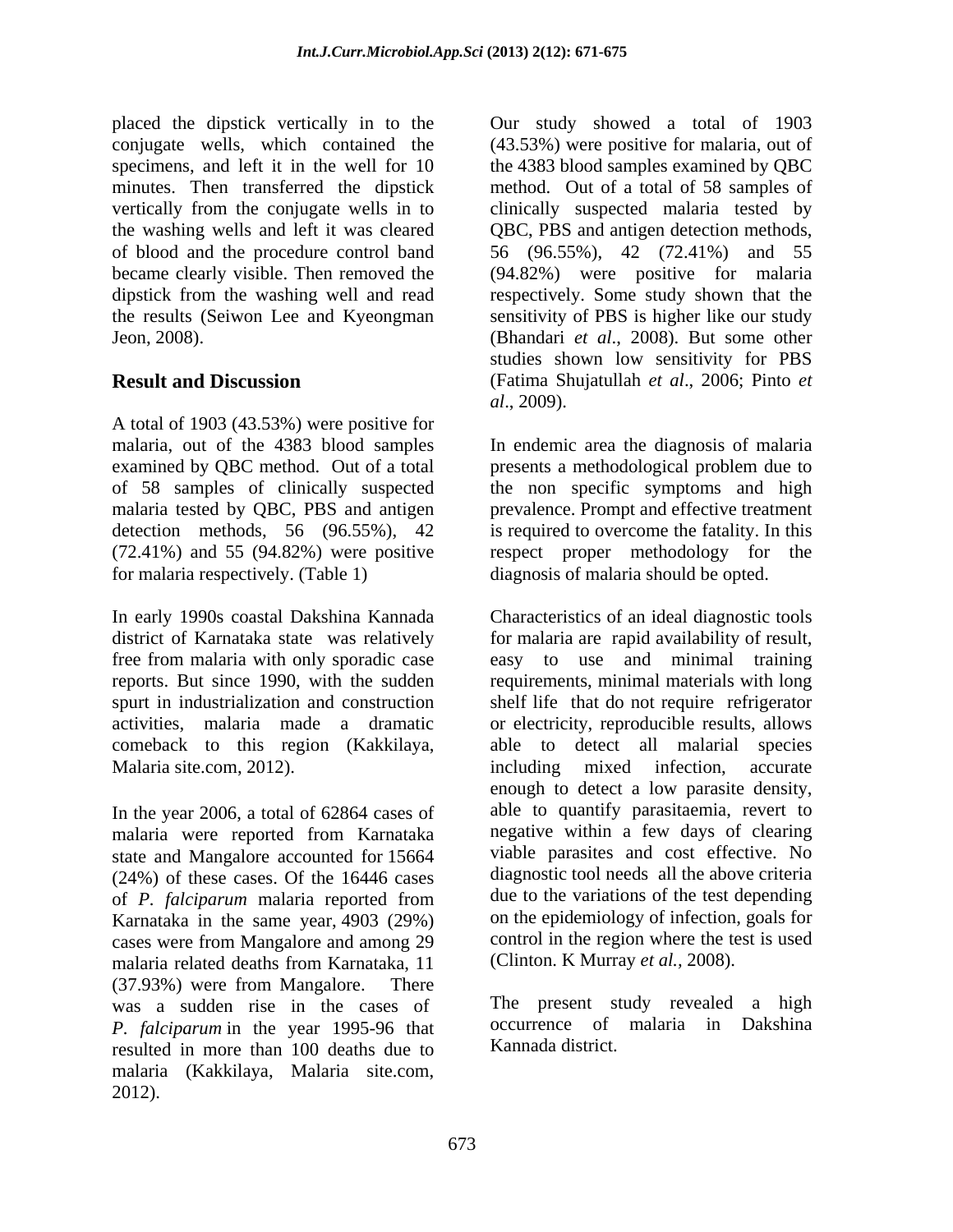| <b>Diagnostic Test</b>  | <b>Cases positive for malaria</b> |
|-------------------------|-----------------------------------|
|                         | Study group $= 58$                |
| QBC                     | 56 (96.55%)                       |
| Blood smear examination | 42 (72.41%)                       |
| Antigen detection       | 55 (94.82%)                       |

**Table.1** Comparison of PBS, QBC and Antigen detection SD bioline

Early detection is very important to blood several days after the parasites have institute prompt treatment of the patients, cleared. in order to avoid complications. Although the conventional blood smear is highly Since the prevalence of malaria is high in specific and cheap, it has limitations such Mangalore city including falciparum as need of a specialized microscopist. It malaria, the early detection is an important may be used to cross check the positive aspect. Therefore QBC may be results of other malaria diagnostic techniques. QBC even though provides fast diagnosis with high sensitivity, has of such facilities, simple and easy disadvantages such as over diagnosis, less sensitivity than thick smear in detecting used by cross checking the positive cases low parasitaemia (less than 100ml) and less sensitivity than parasight F.

Species differentiation is difficult and considerable skill and experience are required to process and examine the tubes Dr. M.R. Shetty, the Secretary of Dr. M.V correctly and confidently. Micro Shetty Trust Mangalore. coagglutination, the adverse effects of heat and humidity, strong back ground fluorescence scattered by red blood cells, **References** WBCs and incorrect positioning of float have been reported to be the difficulties associate with examining some tubes (Craigh and sharp, 1997; Lowe *et al.*, 1992).<br>
1996; Baird and Purnomo, Jones, 1992). 2001; Continues the Creative Press, Press, Treative Chapter and Purnomo,  $\frac{1996}{2}$ . Dip slide tests for the detection of plasmodial antigen tests are simple and rapid to perform, making it easy to teach the methodology to inexperienced or even untrained persons (Jelinek *et al*., 1993). However, although sensitivity was at high blood smear in malaria diagnosis. levels, having limitations like negative results cannot be ruled out malaria completely. Also it can be found in the

cleared.

aspect. Therefore QBC may be recommended where facilities are available, where there is no availabilities techniques like antigen detection can be with PBS **Exercise 20** 

## **Acknowledgement**

We would like to express our gratitude to Shetty Trust, Mangalore.

# **References**

- Baird, J.K., Purnomo, and Jones T R. Diagnosis of malaria in the field by fluorescence microscopy of QBC capillary tubes. Trans R Soc. Trop. Med. Hyg. 86(1):3-5.
- Bhandari P.L, Raghuveer C.V, Rajeev A, and Bhandari P.D. Comparative study of peripheral blood smear, quantitative buffy coat and modified centrifuged blood smear in malaria diagnosis. Indian. J. Pathol. Microbiol.51(1):108- 12